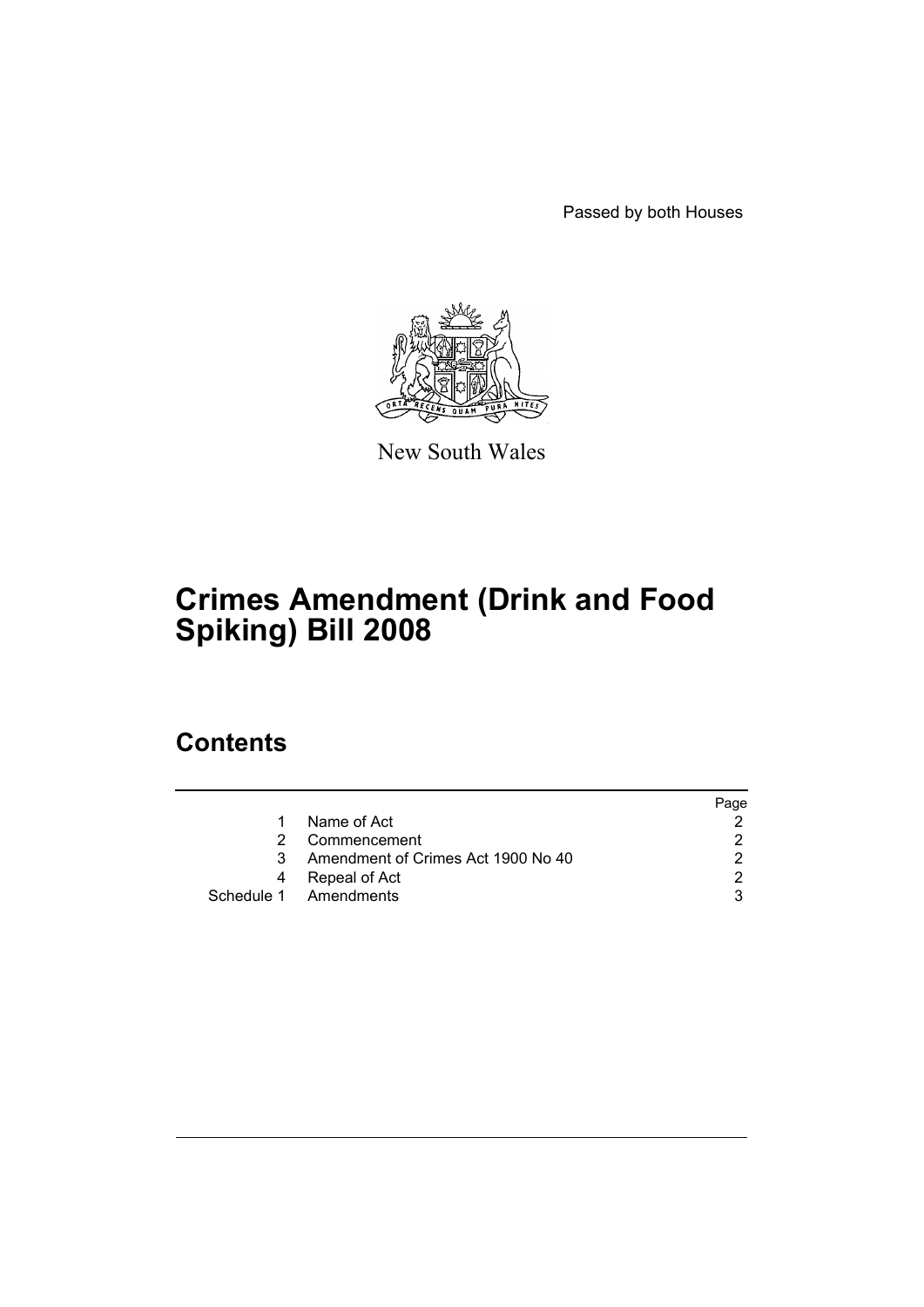*I certify that this public bill, which originated in the Legislative Assembly, has finally passed the Legislative Council and the Legislative Assembly of New South Wales.*

> *Clerk of the Legislative Assembly. Legislative Assembly, Sydney, , 2008*



New South Wales

## **Crimes Amendment (Drink and Food Spiking) Bill 2008**

Act No , 2008

An Act to amend the *Crimes Act 1900* in relation to drink and food spiking, and the use of intoxicating substances in the commission of other related offences.

*I have examined this bill and find it to correspond in all respects with the bill as finally passed by both Houses.*

*Assistant Speaker of the Legislative Assembly.*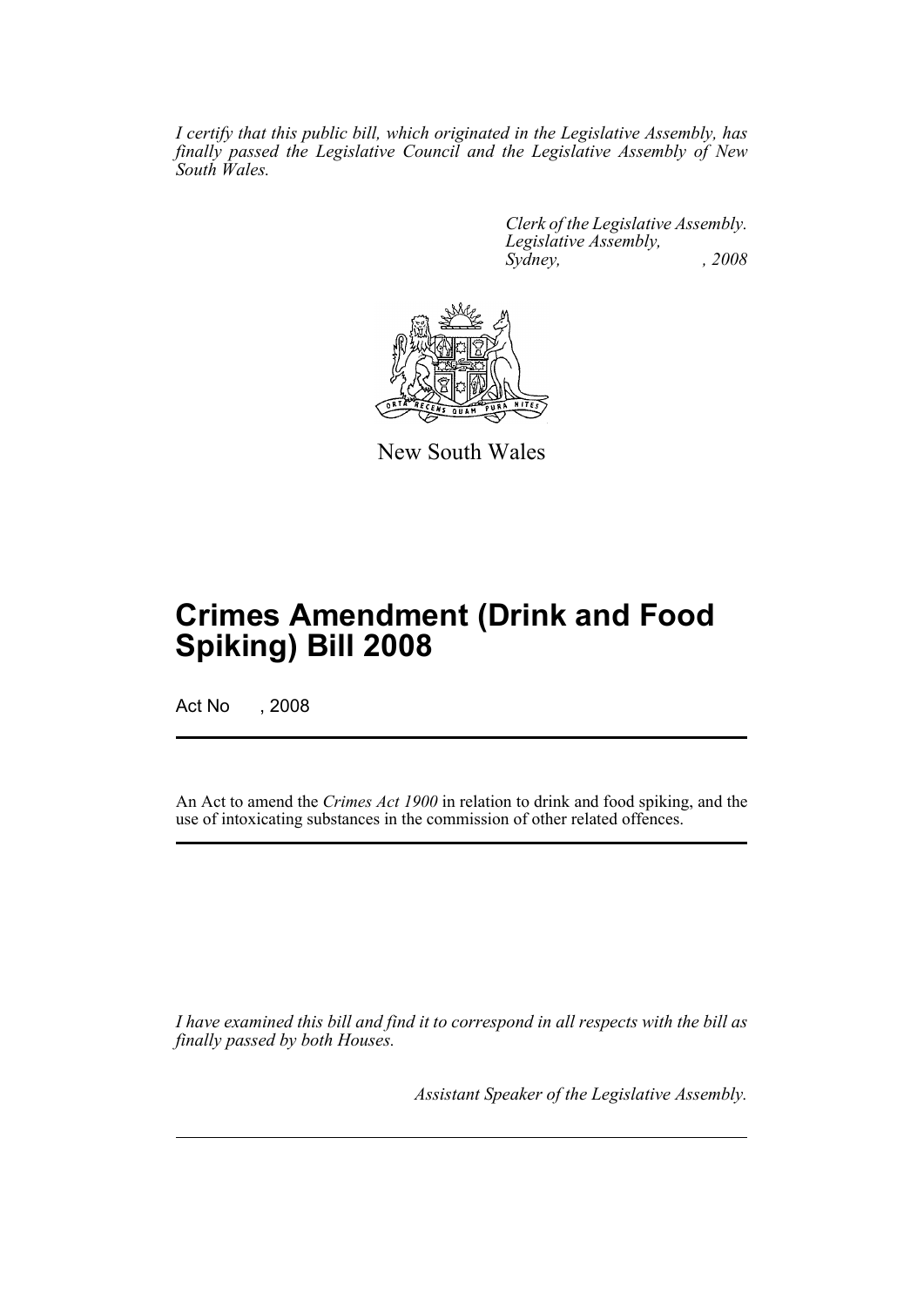#### <span id="page-2-0"></span>**The Legislature of New South Wales enacts:**

#### **1 Name of Act**

This Act is the *Crimes Amendment (Drink and Food Spiking) Act 2008*.

#### <span id="page-2-1"></span>**2 Commencement**

This Act commences on a day to be appointed by proclamation.

#### <span id="page-2-2"></span>**3 Amendment of Crimes Act 1900 No 40**

The *Crimes Act 1900* is amended as set out in Schedule 1.

#### <span id="page-2-3"></span>**4 Repeal of Act**

- (1) This Act is repealed on the day following the day on which this Act commences.
- (2) The repeal of this Act does not, because of the operation of section 30 of the *Interpretation Act 1987*, affect any amendment made by this Act.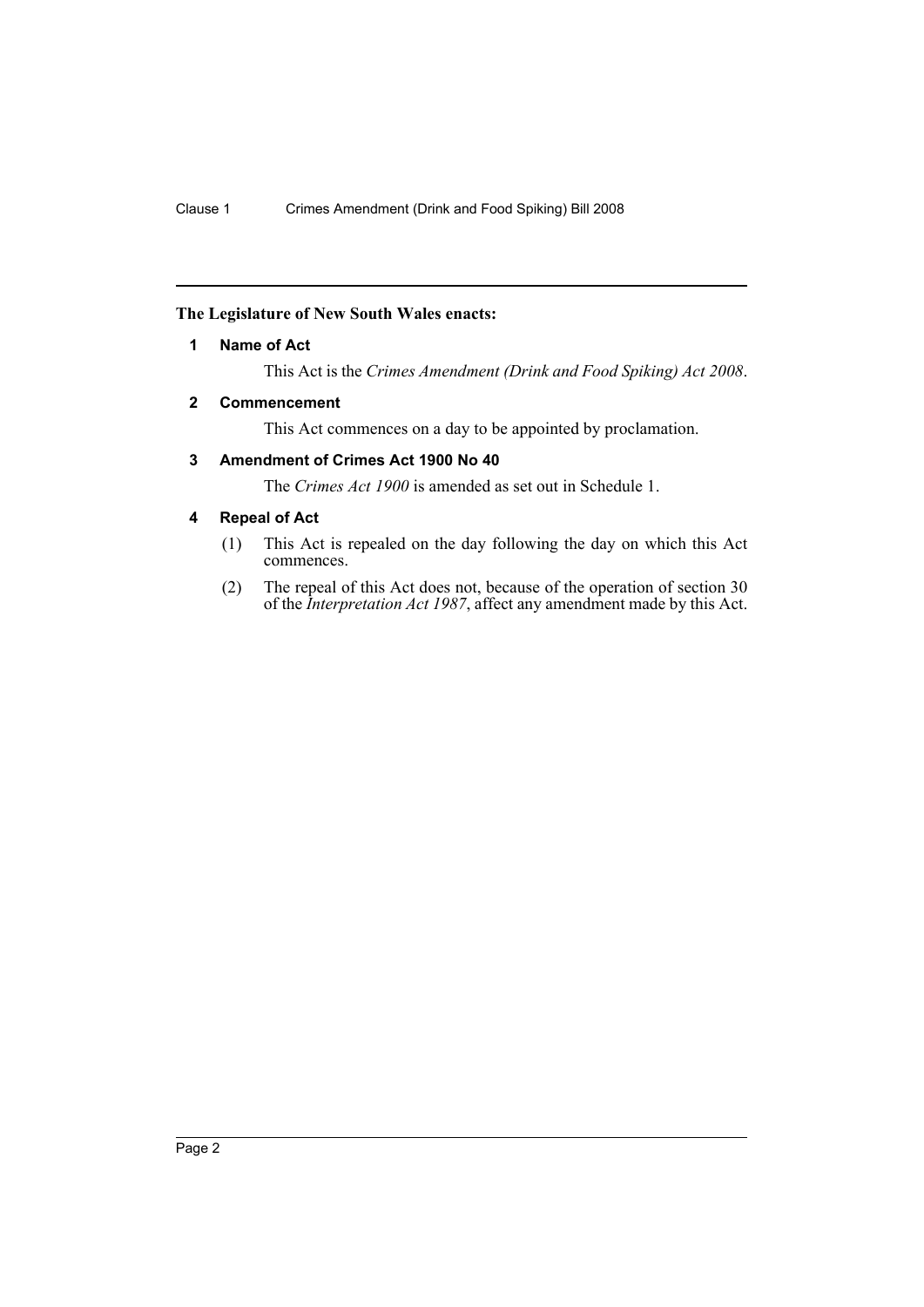Crimes Amendment (Drink and Food Spiking) Bill 2008

Amendments **Schedule 1** and the set of the set of the set of the set of the set of the set of the set of the set of the set of the set of the set of the set of the set of the set of the set of the set of the set of the set

(Section 3)

### <span id="page-3-0"></span>**Schedule 1 Amendments**

**[1] Section 4 Definitions**

Insert in alphabetical order in section 4 (1):

*Intoxicating substance* includes alcohol or a narcotic drug or any other substance that affects a person's senses or understanding.

#### **[2] Section 4 (7)**

Insert ", intoxicating substance" after "poison" wherever occurring.

#### **[3] Section 38**

Omit the section. Insert instead:

#### **38 Using intoxicating substance to commit an indictable offence**

A person who:

- (a) administers an intoxicating substance to another person, or
- (b) causes another person to take an intoxicating substance,

with intent to enable himself or herself, or to assist a third person, to commit an indictable offence is guilty of an offence. Maximum penalty: Imprisonment for 25 years.

#### **[4] Section 38A**

Insert after section 38:

#### **38A Spiking drink or food**

(1) In this section:

*harm* includes an impairment of the senses or understanding of a person that the person might reasonably be expected to object to in the circumstances.

*impair* includes further impair.

- (2) A person:
	- (a) who causes another person to be given or to consume drink or food:
		- (i) containing an intoxicating substance that the other person is not aware it contains, or
		- (ii) containing more of an intoxicating substance than the other person would reasonably expect it to contain, and